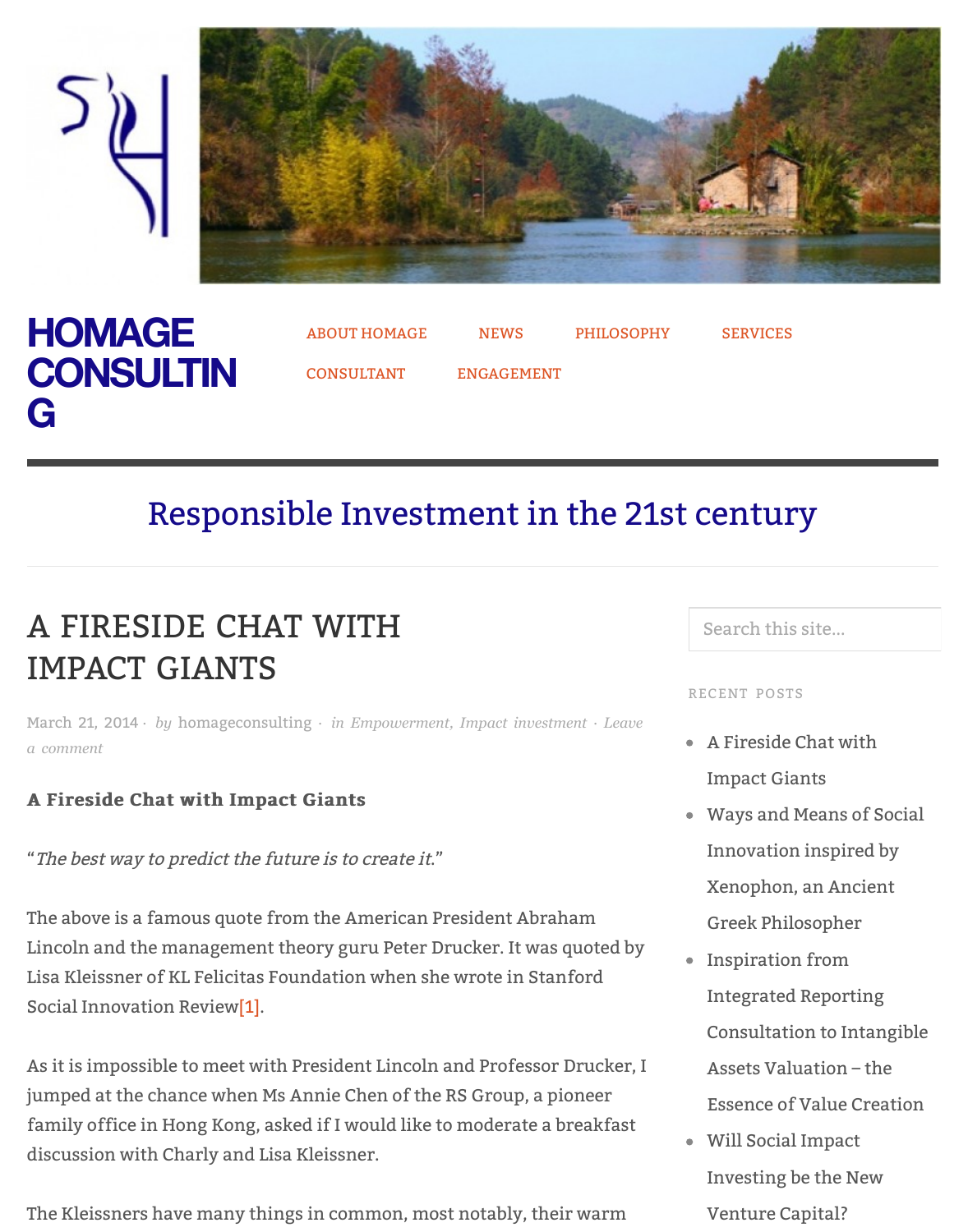platform that grew from zero to US\$1 billion revenue in four years. The company went public in 1998; and it was sold to SAP for US\$4.3 billion in 2012[2].





Lisa, an architect by training, worked at Apple. Her fond memories of the [company began when she joined the Advanced Technology team, and had](http://homageconsulting.files.wordpress.com/2014/03/charly-2.jpeg) the opportunity to work freely on strategic projects with innovators from a range of different backgrounds. This opened many doors for unique collaboration. As an advocate for and practitioner of cross-disciplinary learning[3], her experience fascinates me. Is this when she started developing the confidence and conviction to create her desired future?

"No, no, it started way before that, although the Silicon Valley experience provided a unique opportunity to collaborate and innovate at scale with some ver[y](http://homageconsulting.com/2014/03/21/a-fireside-chat-with-impact-giants/#_ftn3) talented engineers in the lab," Lisa said.

So below is a summary of my fireside chat with Charly and Lisa, whom I consider to be "Impact Giants" because they took the leap of faith in 2005 and converted their investment portfolio into a return-based impact

waa waa dhij waxay iyo waxay iyo waxay iyo waxay iyo waxay iyo waxay iyo waxay iyo waxay iyo waxay iyo waxay i Opportunities

Responsible C

#### ARCHIVES

- [March 2014](http://homageconsulting.com/2013/01/06/the-role-of-social-media-and-investment-opportunities-for-responsible-causes/)
- July 2013
- April 2013
- February 2013
- January 2013
- [November 2](http://homageconsulting.com/2014/03/)01
- [October 2](http://homageconsulting.com/2013/07/)012
- [September](http://homageconsulting.com/2013/04/) 20
- [August 2012](http://homageconsulting.com/2013/02/)

#### C[ATEGORIES](http://homageconsulting.com/2012/11/)

- [Accounting fr](http://homageconsulting.com/2012/10/)
- Asset allocation
- [Banks](http://homageconsulting.com/2012/08/)
- China
- Corporate soc
	- [responsibility](http://homageconsulting.com/category/accounting-fraud/)
- [Disclosure](http://homageconsulting.com/category/asset-allocatioin/)
- [Empow](http://homageconsulting.com/category/banks/)ermen
- [Enviro](http://homageconsulting.com/category/china/)nment
- [France](http://homageconsulting.com/category/corporate-social-responsibility/)
- Governance
- [Impact inv](http://homageconsulting.com/category/disclosure/)est
- [Infrastructure](http://homageconsulting.com/category/empowerment/)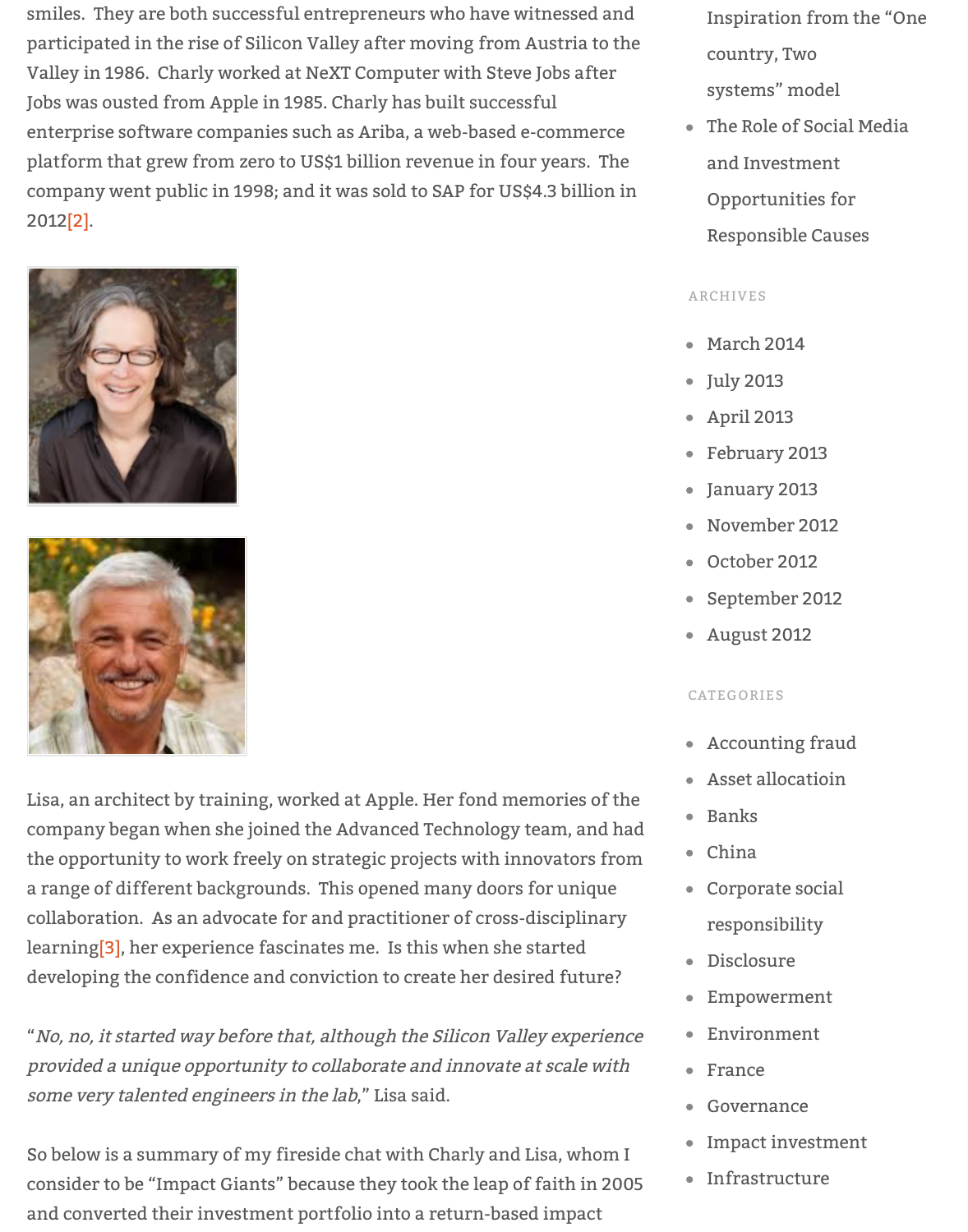$\mathcal{M}$  we have a dream for the future and it is quite simple: Investors no it is quite simple: Investors no it is  $\mathcal{M}$ longer need to differentiate between impact and non-impact; and all investments are evaluated on financial and impact performance. It is this type of transparency that will finally enable all of us to create the future humanity and the planet deserve."

#### The Journey Began in 1974

Charly comes from Innsbuck, the capital city of the Tyrol state in Austria. When he was fourteen, he decided to actively seek an overseas experience. Upon application to the AFS intercultural programme, he won a space as an exchange student in Hawai'i. Charly met Lisa in 1974 when she was greeting another exchange student at the International Airport in Honolulu, and showed Charly the way to the Inter Island terminal. Lisa is from Hawai'i, and part-Hawaiian; she was studying at the University of Hawai'i School of Architecture at the time.

After many years of long distance relationship, following Charly's return to Austria after the AFS exchange programme, Lisa left her architecture firm in Honolulu to join Charly in 1982 when he was focusing on his PhD in Computer Sciences, specialising in distributed databases, at the University of Technology in Austria. They married in 1983, and decided to move to the United States in 1986 in order to chase the entrepreneurial dream that both keenly desired.

This was the first leap of faith in creating their future – a young couple moving to a new city with no jobs or connections. They joined technology companies and both had successful careers.

#### **Creating the Future**

In 2000, they created their family foundation with the objective of helping social enterprises become more impactful. At the time, social enterprise was a new concept, and there were only a handful of venture philanthropists or impact investors. The Kleissners however, were intrigued by how they could create more positive impact on society. In

- social interesting the state of the state of the state  $\sim$
- [Social media](http://homageconsulting.com/category/integrated-reporting/)
- [Solidarity](http://homageconsulting.com/category/network-effects/)
- [Stakeholde](http://homageconsulting.com/category/real-estate/)r E
- [Transparency](http://homageconsulting.com/category/social-impact/)
- Two-sidednes
- $\bullet$  [User-generat](http://homageconsulting.com/category/social-media/)e [\(UGC\)](http://homageconsulting.com/category/solidarity/)
- $\bullet$  Venture capit

 $©$  2013 HOMAGE LIMITED. ALL RIG RESERVED.

Important Note: and its content a information onl not intended to basis of any reco or view on any s financial produc Unauthorised us duplication of th without express permission from Consulting Limi prohibited.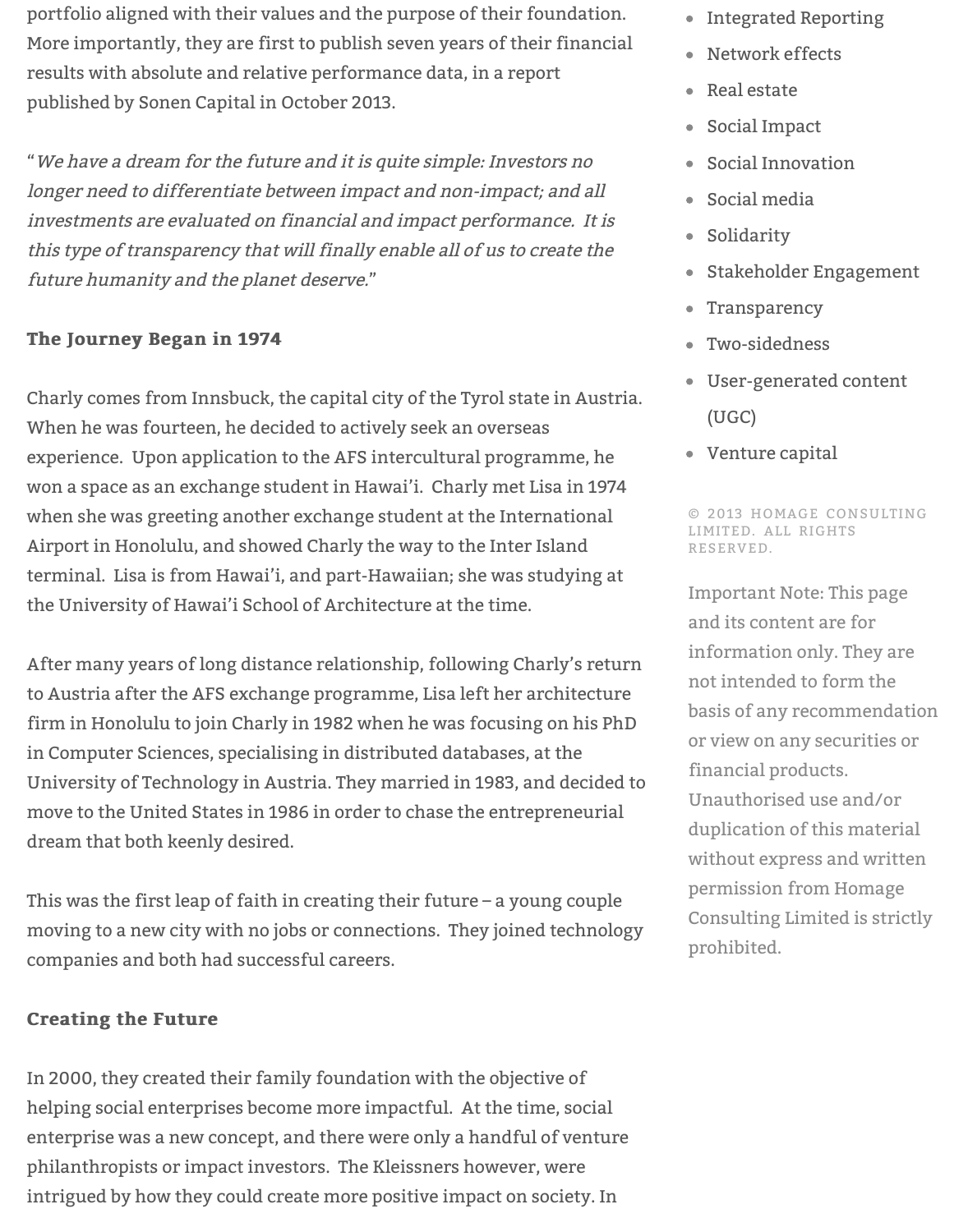meaningful impact strategy and failed because traditional investment advisors could only think in terms of a classical asset allocation framework – by asset type rather than by principles; or in Lisa's words, intention driven. Not until 2004 did they decide to re-categorise their investments into four different buckets that are impact-oriented, and begin investing according to this strategy. The four buckets are Responsible, Sustainable, Thematic and Impact First Investments. The asset classes they invest in cover:

(1) Stable assets comprising of cash and cash equivalents and fixed income instruments. Investing in community-focused bank deposits that are covered by FDIC[4] insurance enhances cash returns. Allocations to microfinance debt and emerging market high yield corporate debt proved beneficial during and after the 2008 financial crisis.

(2) Growth assets comprising of public equity investments, hedge funds and private equity. The public equity portfolio uses a classical allocation between US and no[n-U](http://homageconsulting.com/2014/03/21/a-fireside-chat-with-impact-giants/#_ftn4)S global equities, taking into account nonfinancial ESG factors. The global public equity portfolio significantly outperformed the MSCI World benchmark during the measurement period. Private investments take a thematic bias that addresses the issue of resource scarcity, investing in water, sustainable agriculture and clean energy.

(3) Inflation protection assets comprising of real estate and other real assets; and

(4) Direct investments comprising of programme-related investments in which Charly and Lisa are personally involved in managing and/or mentoring. They include African agriculture, Indian healthcare, community clean energy production and clean cooking devices for those at the bottom of the pyramid ("BoP"). One example given was BioLite, an off grid clean cooking stove startup based in Brooklyn, New York. The company began as a recreational camping stove manufacturer in the US and adapted its unique product for impact for the BoP. With an initial capital raise of US\$1.8 million, the company surpassed all of its projected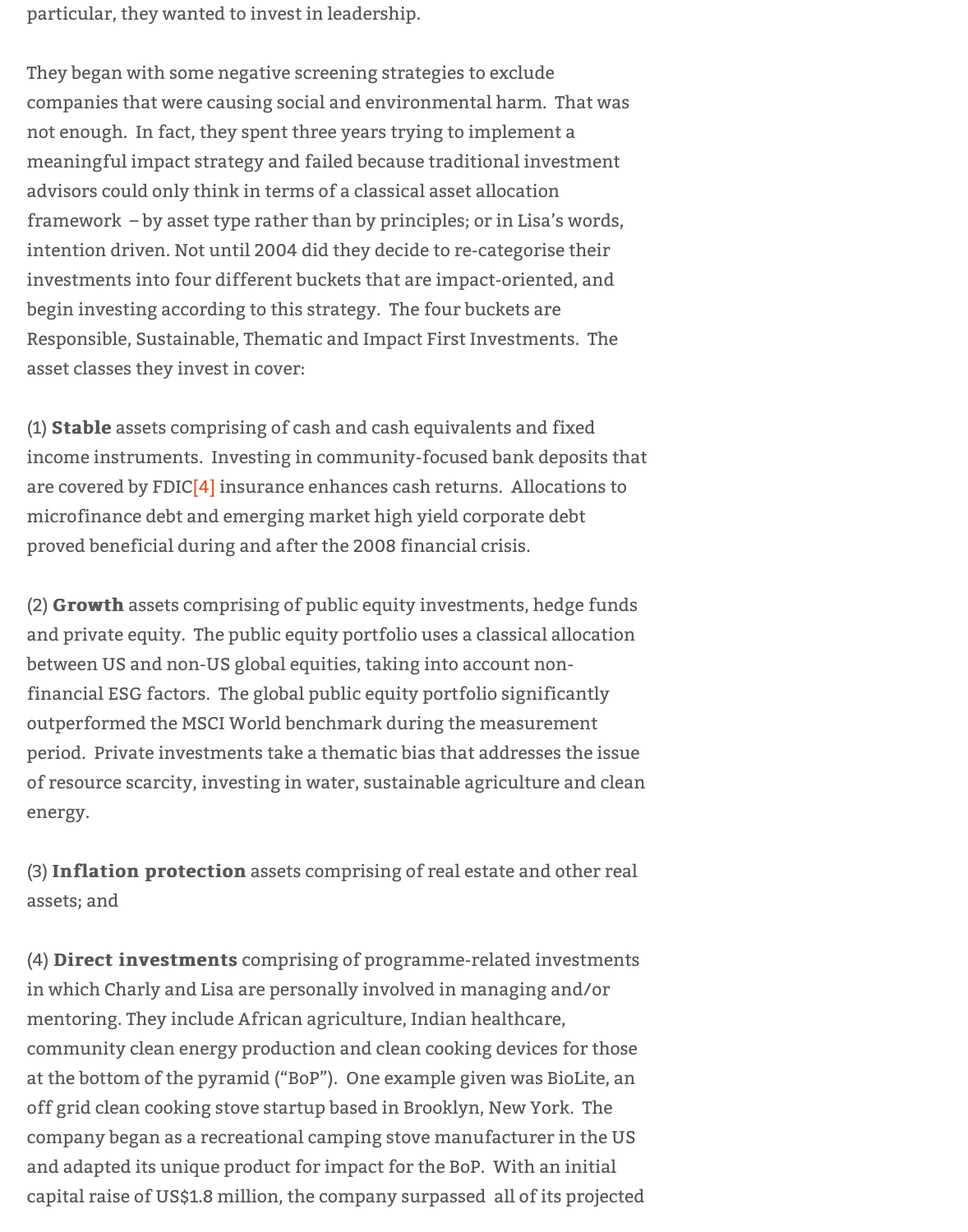sales targets for its first product – a cookstove with phone charger for the developed world recreation market. It now ships to over 70 countries. This year, they will be shipping their HomeStove, developed for the BoP market, to India and Africa.

It has taken the Kleissners seven years to convert their investments into a portfolio that is 93% impact driven; 100% is the goal they hope to achieve in the next year or two. As the portfolio evolves, the Foundation finds sources of alpha by proactively incorporating environmental, social and governance ("ESG") considerations; and as the impact market matures over time, there is a more complete set of investment options allowing them to rebalance the portfolio towards their target asset allocation (Pomares 2013).

Going forward, the Kleissners will continue to focus on connecting global impact investors, and on putting their capital at work in order to 'predict their future'. For example, they have started new programme initiatives in Eastern Europe to encourage the development of social enterprises in the former Soviet Union countries.

#### Epilogue Epilogue

#### I have learnt that:

1) To live a rich life, it's not just about working for money, but about making money work for us. We can make use of financial assets so that they become a tool to realise our goals;

2) Do not be a by-stander – make **active and positive choices** in life because only then can we drive ourselves into the predicted future that we want; and

3) Create opportunities when they are not readily available – such as a total portfolio investment strategy against the conventional asset allocation thinking. Only when we create a new course can we avoid going down a well-worn path that we know is not to our liking.

In the impact investment ecosystem, there is a need for a layered capital solution – where funding and capital of different risk and return appetite can be appropriately structured in their rightful place to support social innovation from ideas generation to prototype to start up establishment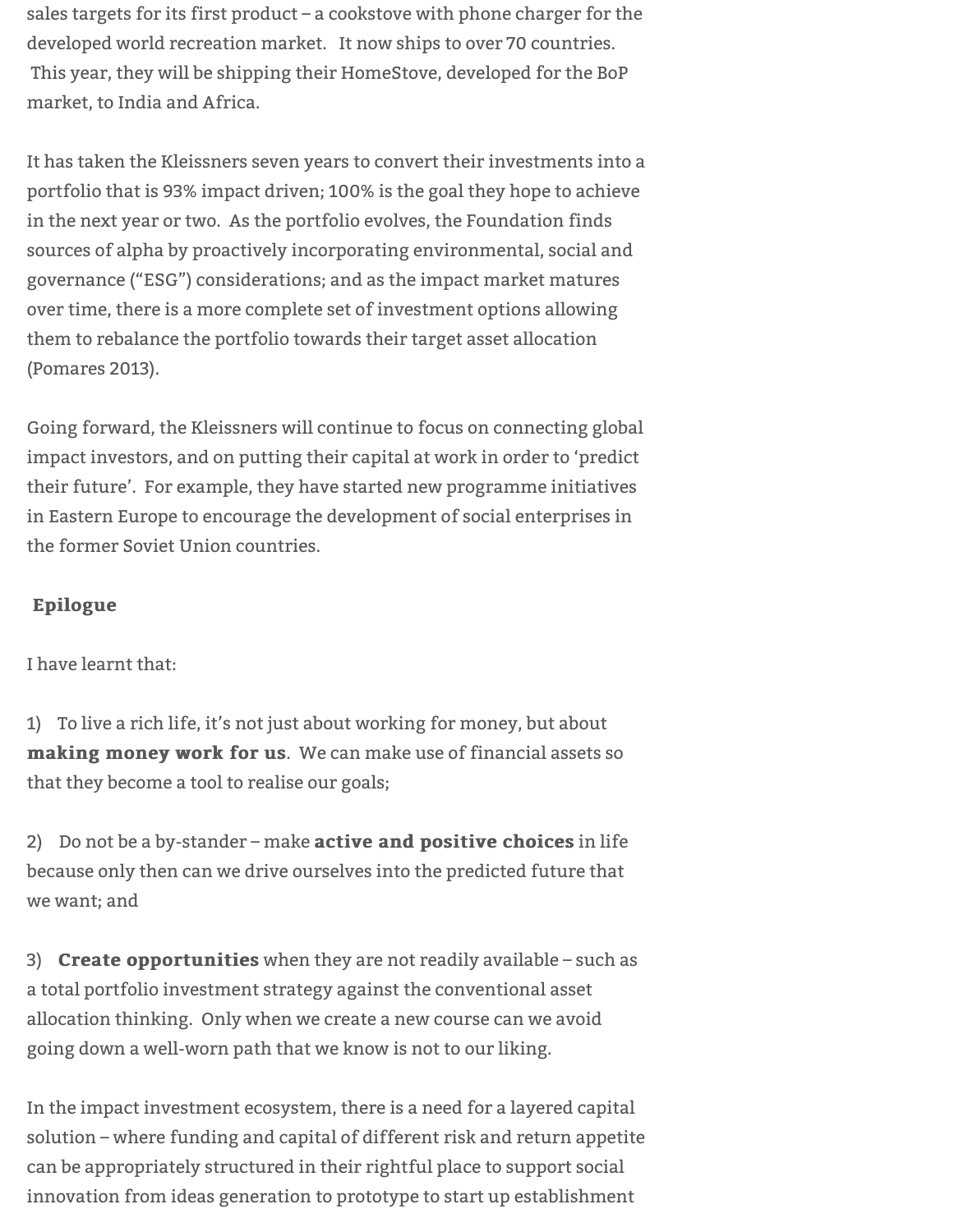I am looking forward to my trip to the Valley this summer, and am going to make a proactive choice to pay some visits that will open new doors.

#### Reference

Pomares R. (2013) Evolution of an Impact Portfolio: From Implementation to Results: Lessons from the Field Sonen Capital and KL Felicitas Foundation October 2013.

Author: Christine Chow

Date: 21 March 2014

[1] Kleissner L (2013) Creating a Better Future Through Transparency Stanford Social Innovation Review 5 November 2013. Available at: http://www.ssireview.org/blog/entry/creating\_a\_better\_future\_through\_transparency. Accessed 17 February 2014.

[2] Boulton C. (2012) SAP Buys Ariba to Combat Oracle, Cloud Vendors The [Wa](http://homageconsulting.com/2014/03/21/a-fireside-chat-with-impact-giants/#_ftnref1)ll Street Journal 22 May 2012.

[\[3\] The author of this blog teaches a cross-disciplinary MBA course related](http://www.ssireview.org/blog/entry/creating_a_better_future_through_transparency) to responsible investment as an Adjunct Associate Professor at the Hong Kong University of Science and Technology. She also consults businesses [on](http://homageconsulting.com/2014/03/21/a-fireside-chat-with-impact-giants/#_ftnref2) related areas and invests in socially minded private enterprises.

[4] FDIC stands for Federal Deposit Insurance Corporation in the US.

#### Share this: